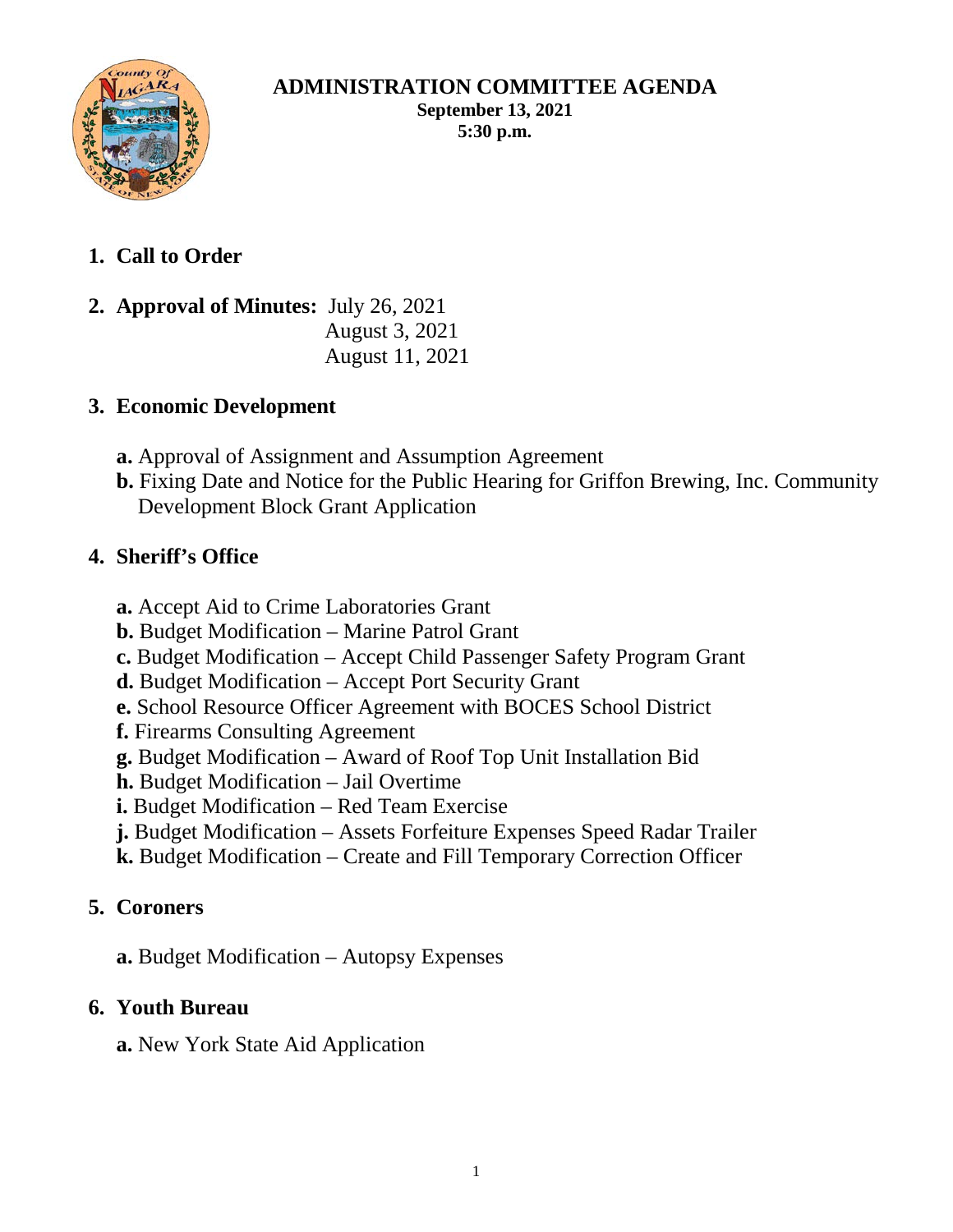

#### **ADMINISTRATION COMMITTEE AGENDA September 13, 2021 5:30 p.m.**

# **7. Employment and Training**

- **a.** Budget Modification Increase in 2021 Summer Youth Employment Program (SYEP) Funding
- **b.** Budget Modification Accept Disaster Recovery National Dislocated Worker Grant (DR-NDWG) Funding

### **8. Public Health**

**a.** Budget Modification/Accept COVID 19 Vaccine Response Funds/Create & Fill – Nursing Services

### **9. Mental Health**

- **a.** Waiver of Residency Requirement **–** MH Registered Nurse
- **b.** Budget Modification Accept Centers for Disease Control and Prevention (CDC) Overdose to Action (OD2A) Grant
- **c.** Budget Transfer A4310 Court Ordered County Mandated Costs

#### **10. County Clerk**

- **a.** Budget Modification William G. Pomeroy Foundation Historical Marker Grant: City of Lockport
- **b.** Budget Modification William G. Pomeroy Foundation Historical Marker Grant: City of North Tonawanda

#### **11. Information Technology**

**a.** Waiver of Residency Requirement Communications Technician/Computer Programmer Position

### **12. Refuse District**

**a.** Contract Amendment – EWA#12 for CHA